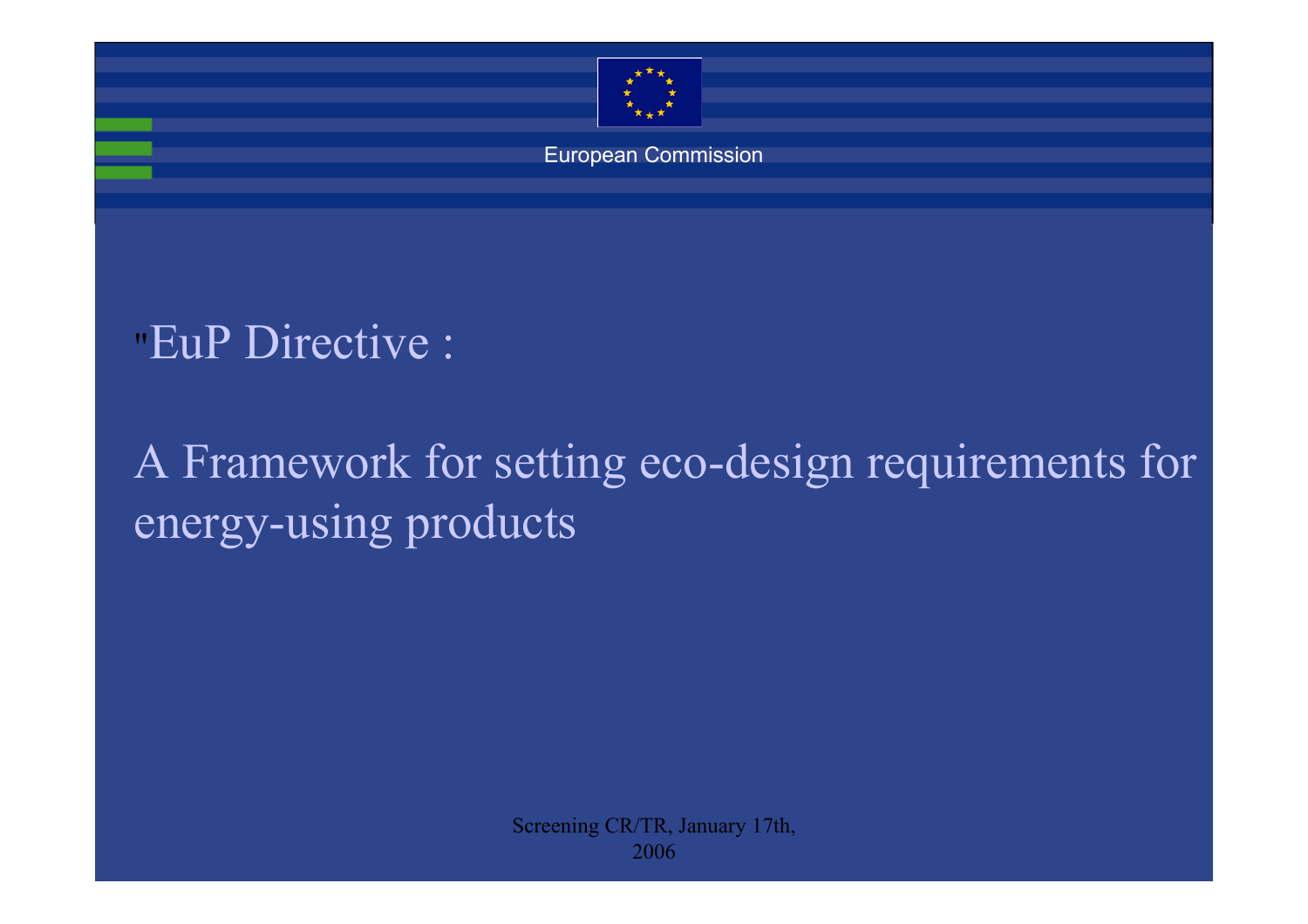Aim

# Promotion of sustainable development through free movement of EuP, environmental protection and increased security of energy supply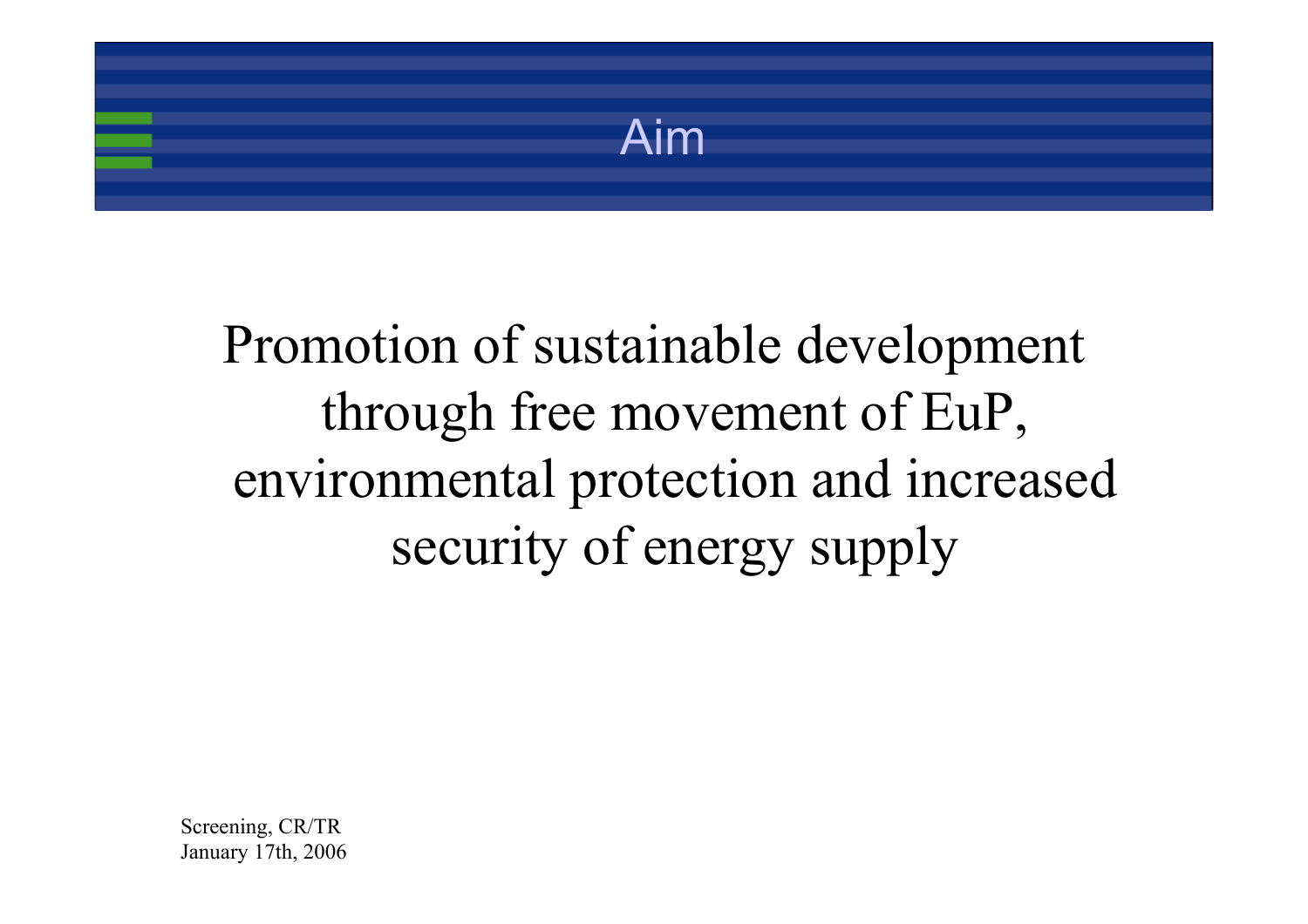## **Background**

- Amsterdam Treaty- Article 6 :
- « Environmental protection requirements must be integrated into the definition and implementation of the Community policies and activities referred to in Article 3, in particular with a view to promoting sustainable development » and European Councils (Cardiff, Helsinki, Gothenburg)
- Integrated Product Policy (IPP)

(consider the entirety of environmental impacts of products throughout their life cycle)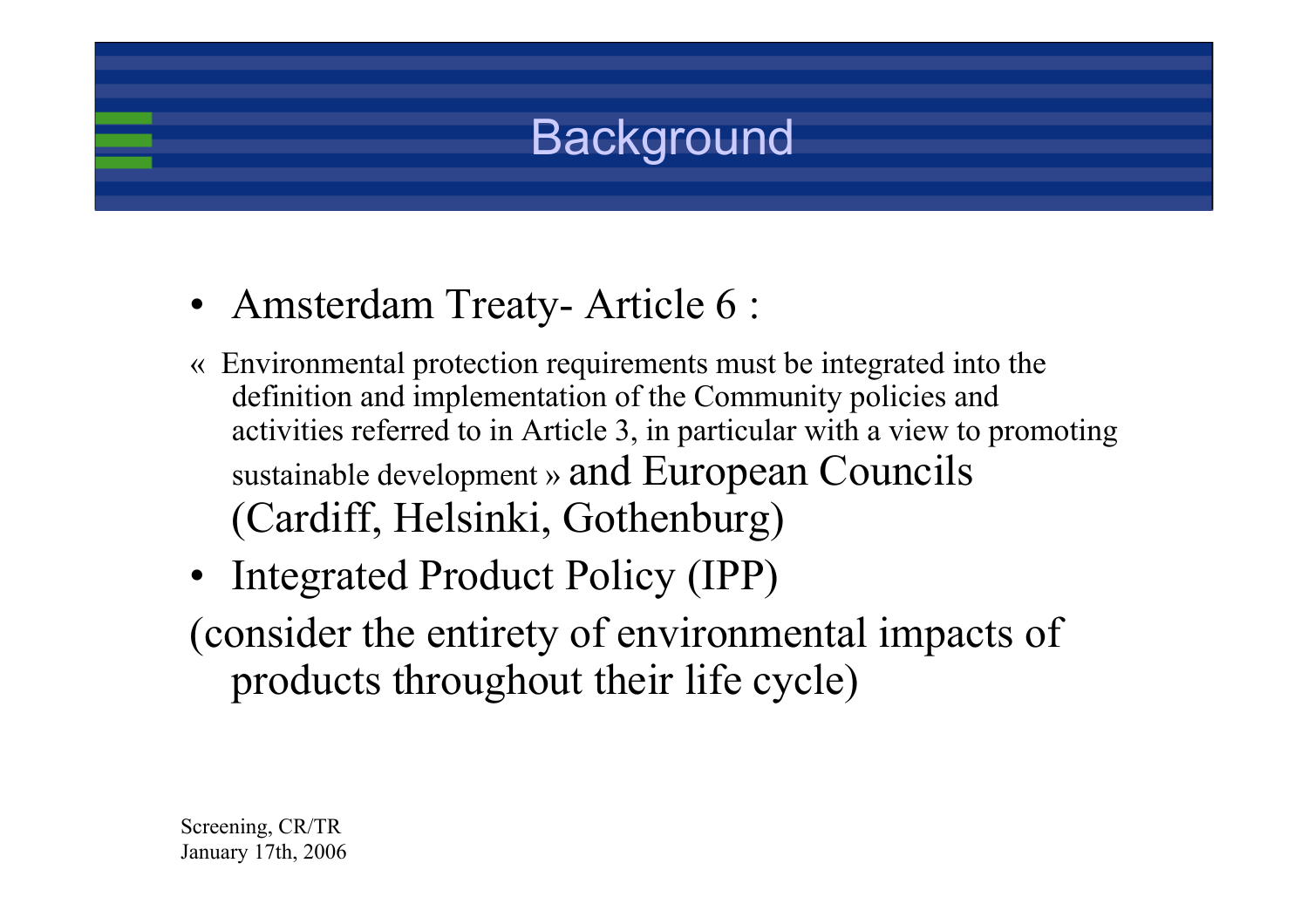

•Security of energy supply

(reduction of energy consumption by products increases security of supply)

• Better regulation : efficient decisionmaking, consultation, self-regulation)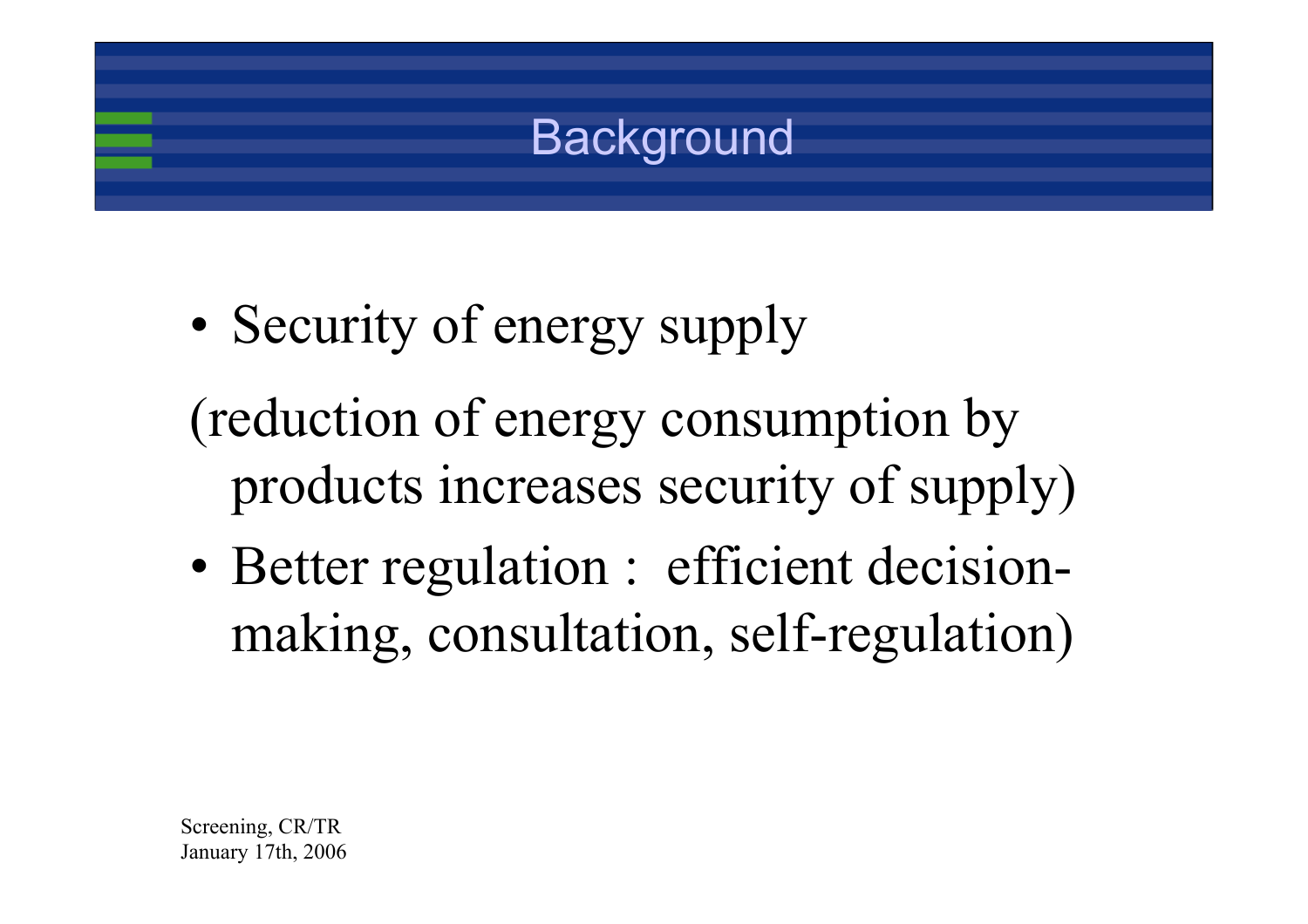## EuP features : Legal Basis

## *Article 95 :*

Ensures free movement for the products conforming to the applicable eco-design requirements and a high level of environmental protection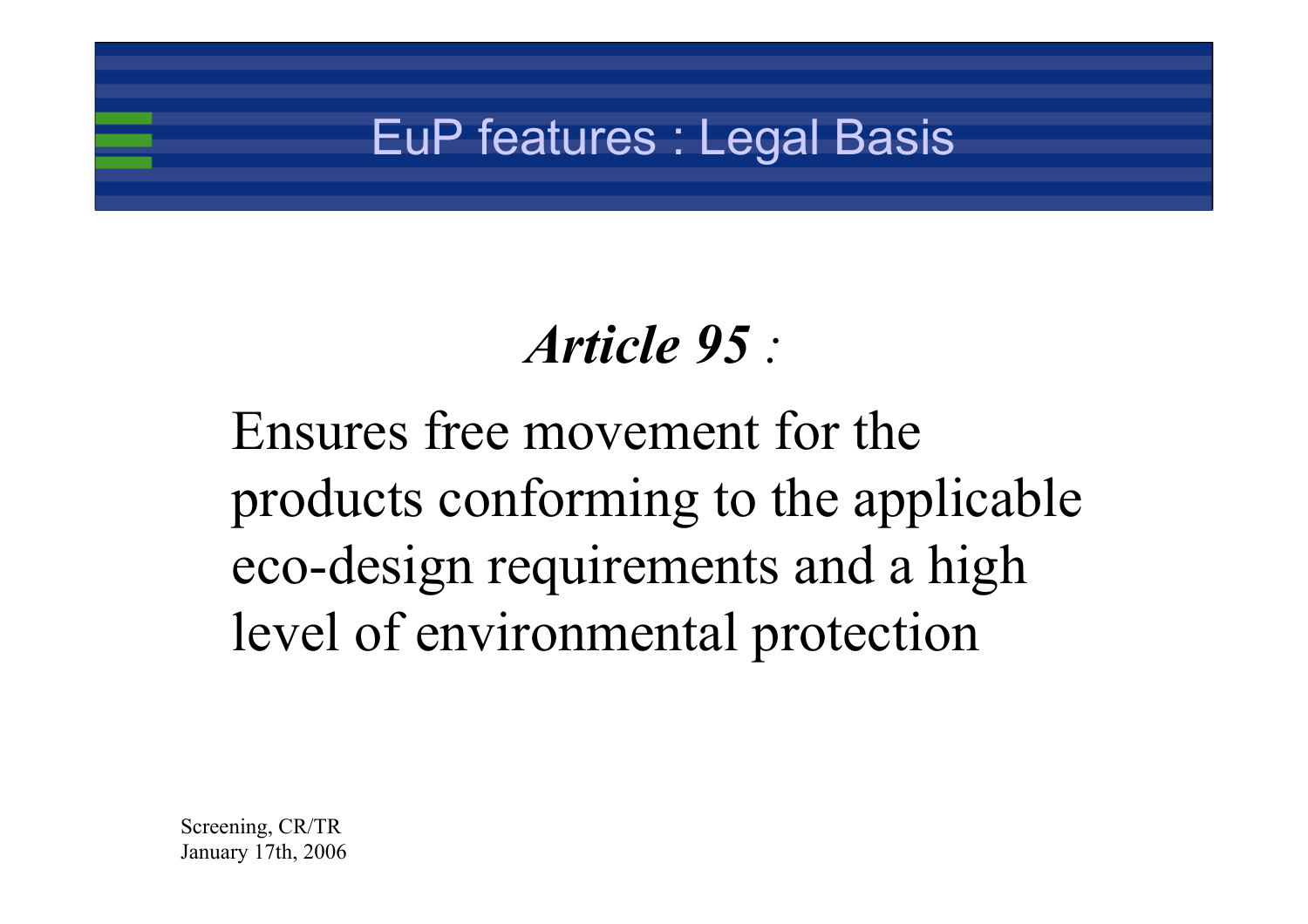## Related legislation

- Directive on management of waste from EEE based on Article 175
- Directive on the restriction of certain hazardous substances in EEE based on Article 95
- Existing legislation on minimum energy efficiency requirements based on Article 95
- Eco-label, EMAS……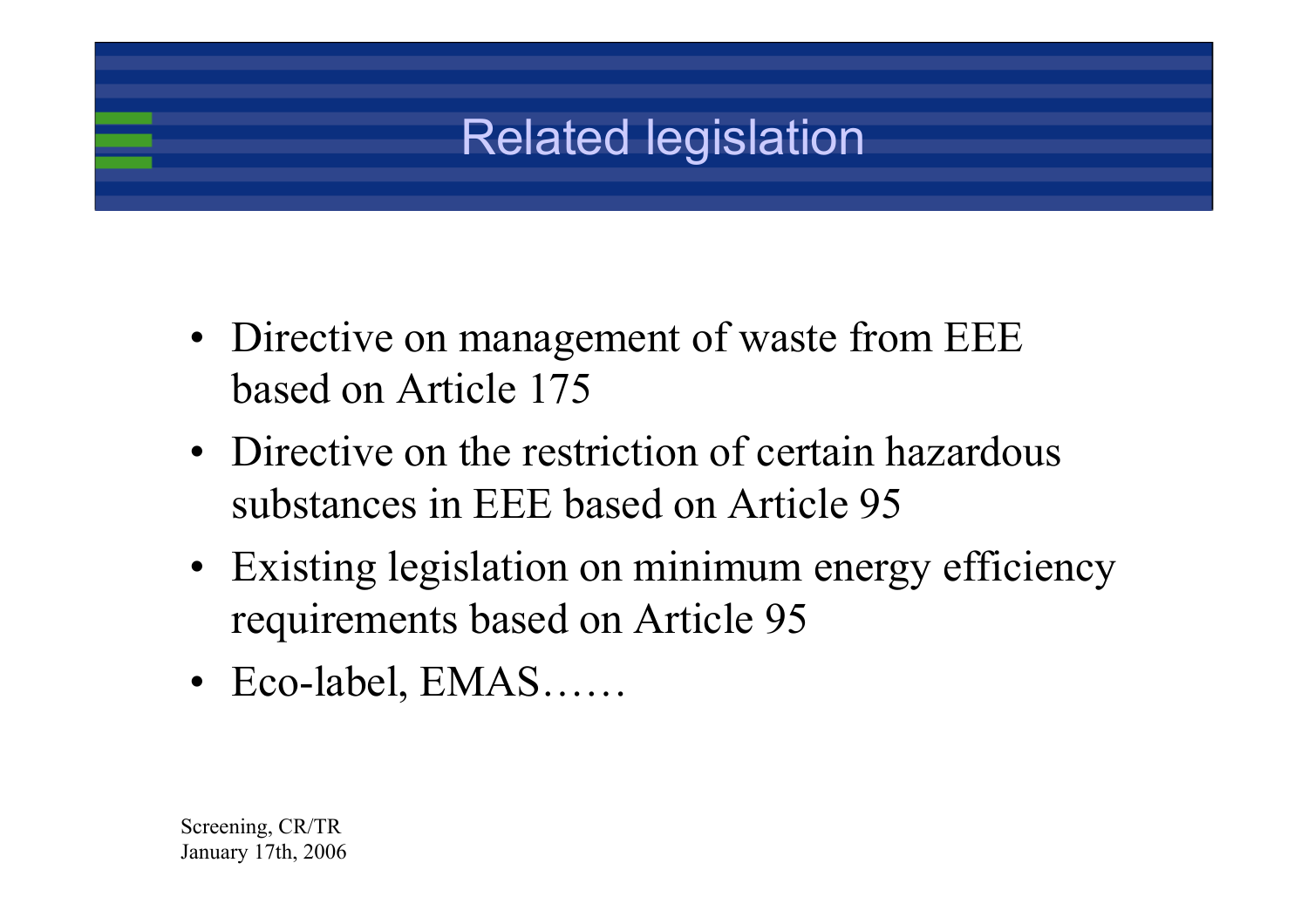## Interaction with WEEE/RoHS

- EuP has a wider scope (not only EEE)
- EuP is about product design, WEEE is about management of waste
- EuP will cotribute to avoiding market fragmentation when implementing WEEE
- RoHS regulates the presence of certain hazardous substances in the product
- EuP considers hazardous substances in general with a view to improving the overall environmental performance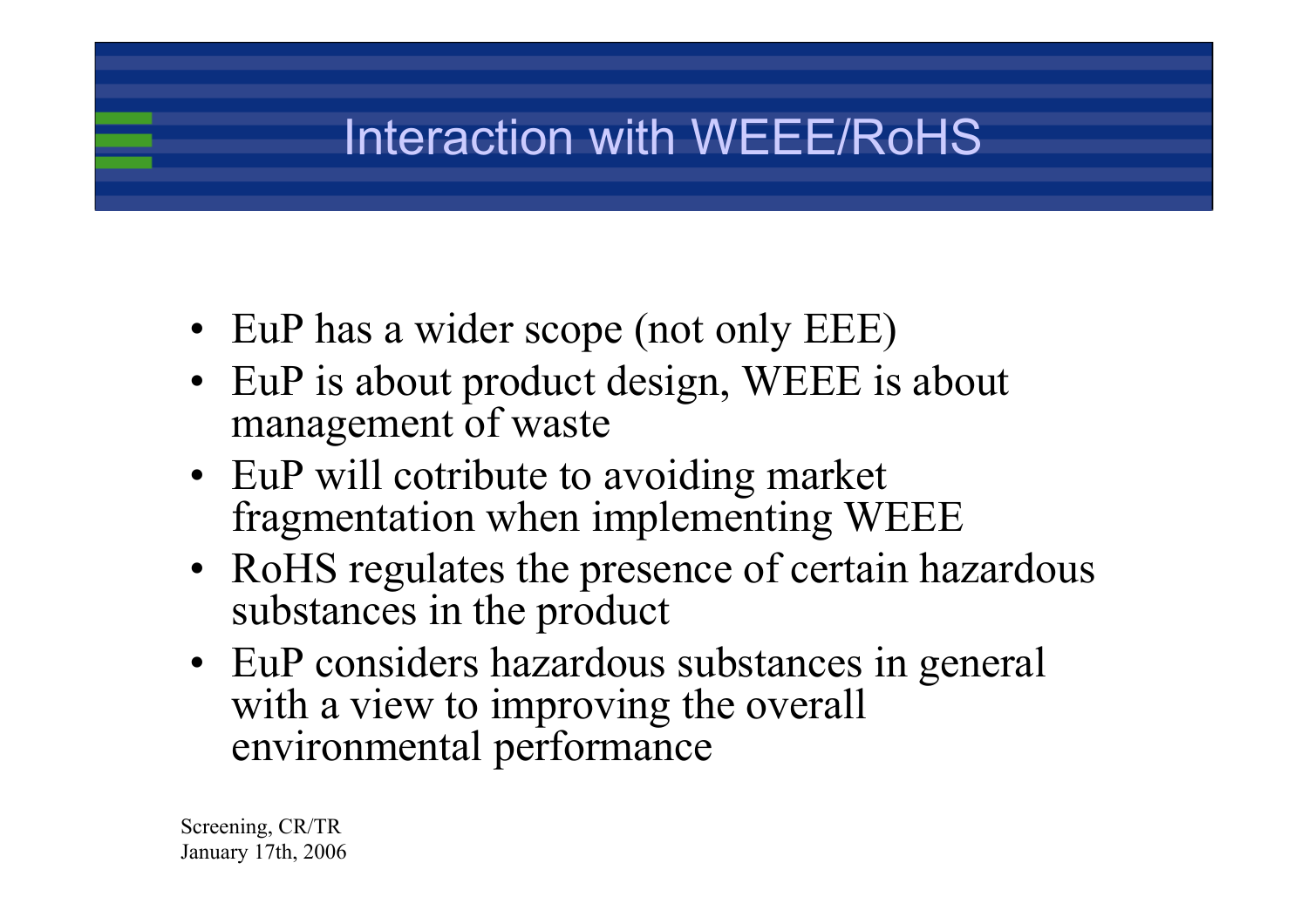## Links with IPP

- EuP is in line with IPP principles (sustainable development, consideration of the life cycle, integrated approach, room for voluntary approaches)
- EuP implements one of the elements of the IPP toolbox (legal requirements on product design) for a given category of products
- Cross-fertilisation of studies and other activities (e.g. accompanying measures for SMEs)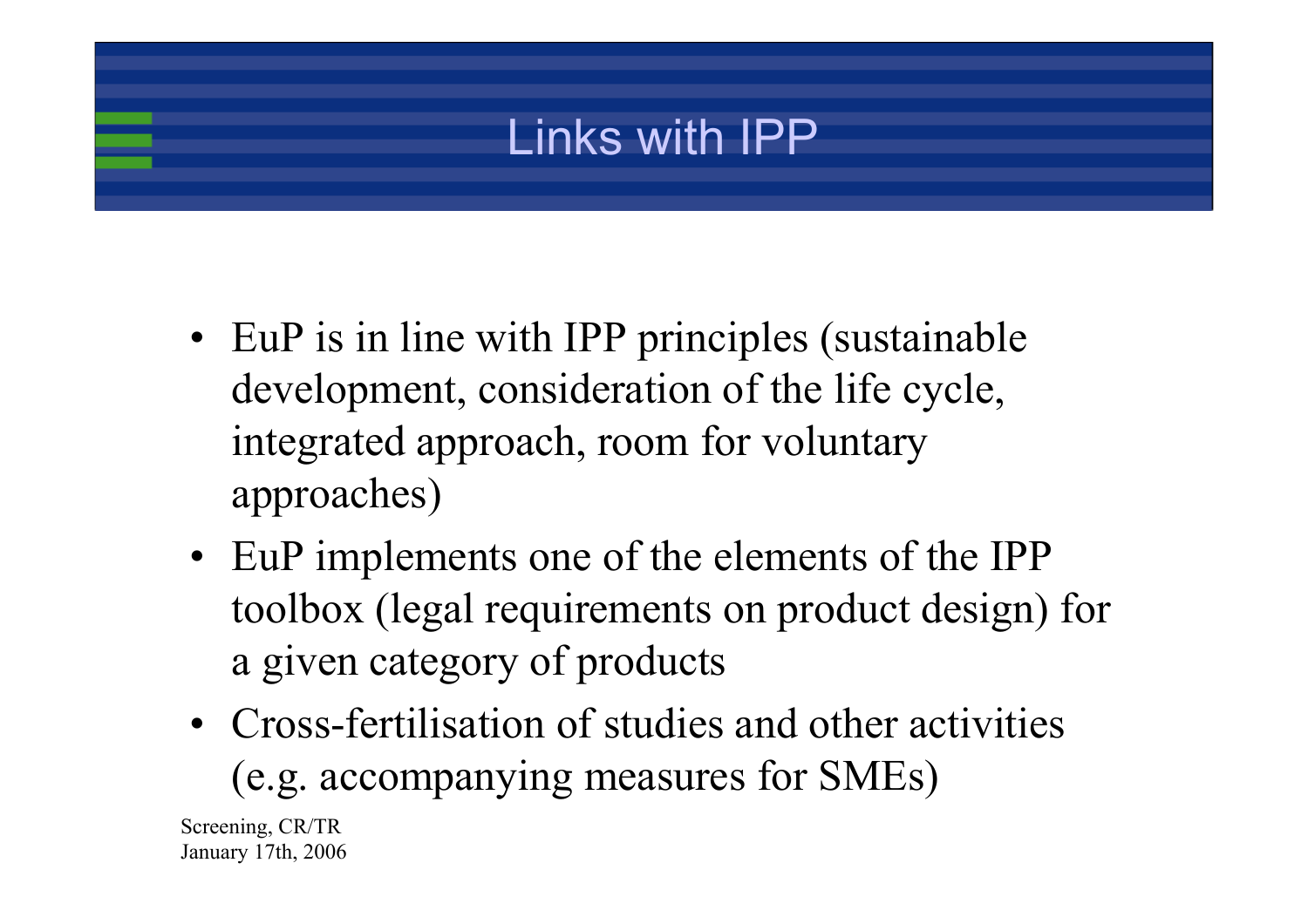

### Products covered

- • In principle all energy sources are covered, in practice at first products using electricity or fuels will be considered
- No binding list of products to be tackled but clear selection criteria and priority to ECCP products and standby during first phase
- EuP parts (if placed separately in the market and can be assessed environmentally)
- Means of transport excluded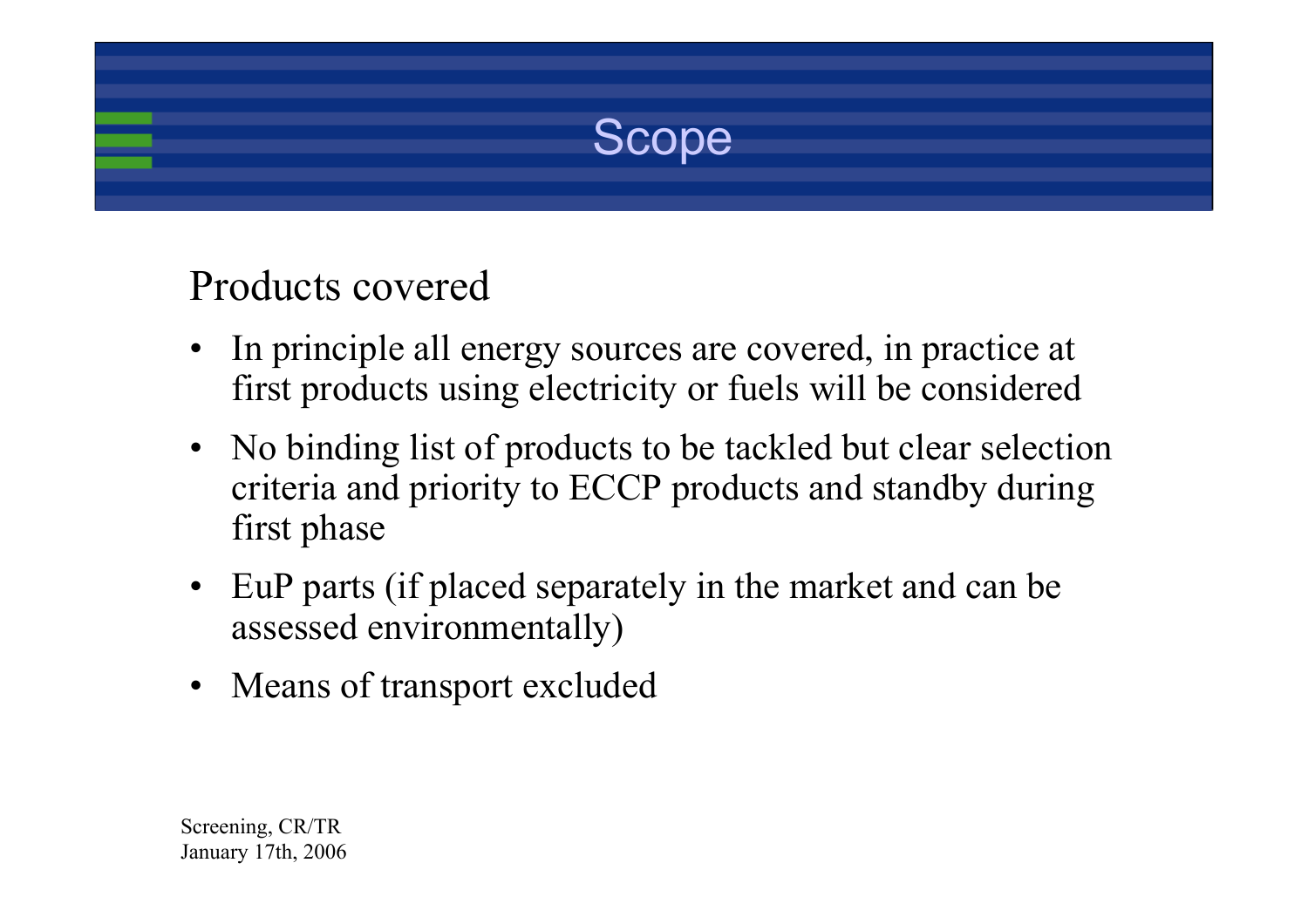## Scope (continued)

### Aspects covered

- • EuP DOES NOT deal with environmental impacts (e.g. climate change) but with the environmental aspects of the product which can be correlated to those impacts (e.g. energy consumption) and can be influenced in a substantial manner through *product design*.
- EuP addresses <u>all environmental aspects</u> (listed in Annex I), i.e. not only waste, energy, water consumption etc throughout the life cycle, i.e from material selection to end-of-life management… BUT…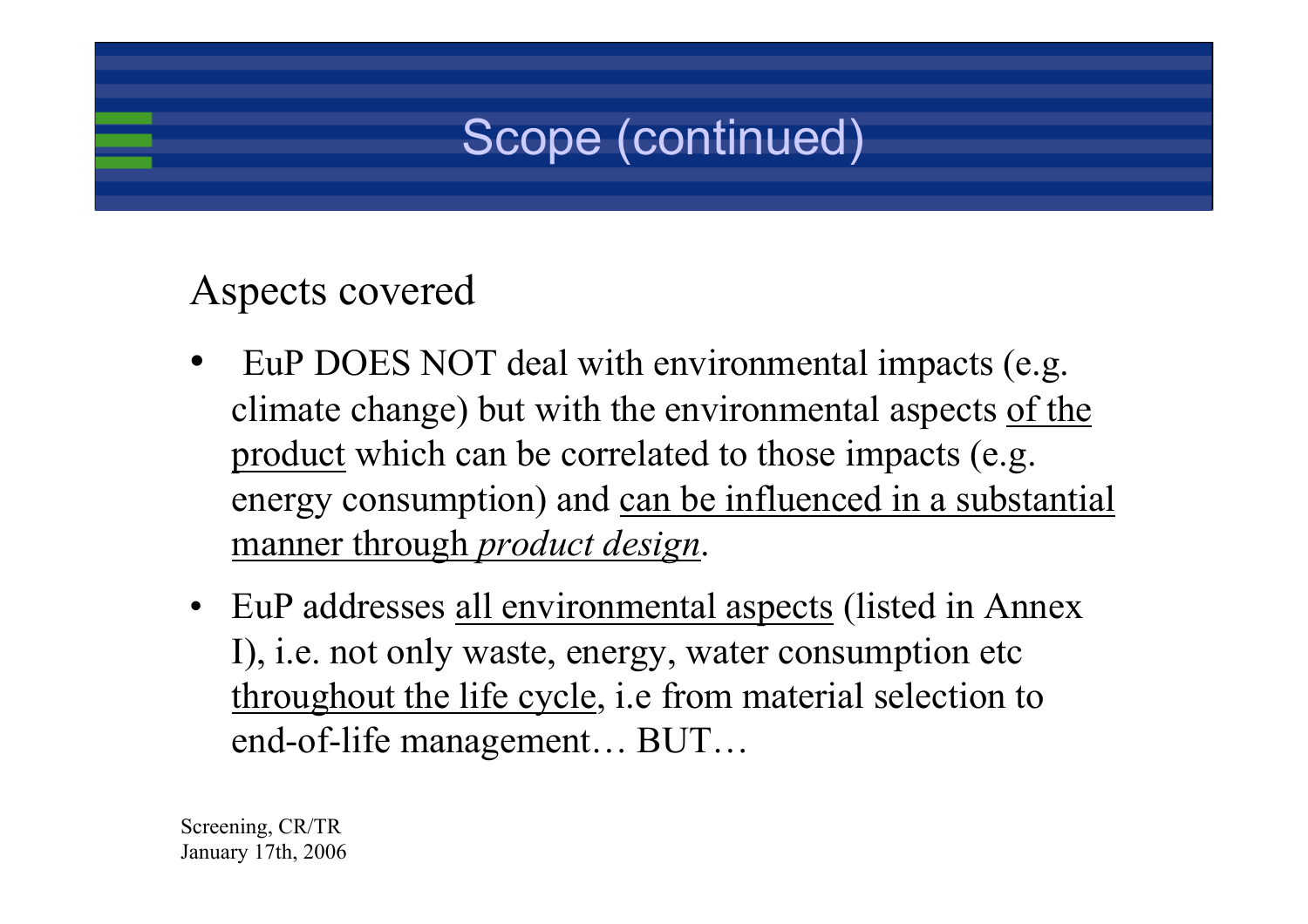## Scope (continued)

- ...this does not mean that each implementing measure will contain eco-design requirements for all aspects of Annex I
- The eco-design requirements will address the significant environmental aspects of the examined product, following stakeholder consultation and impact assessment; they can be ……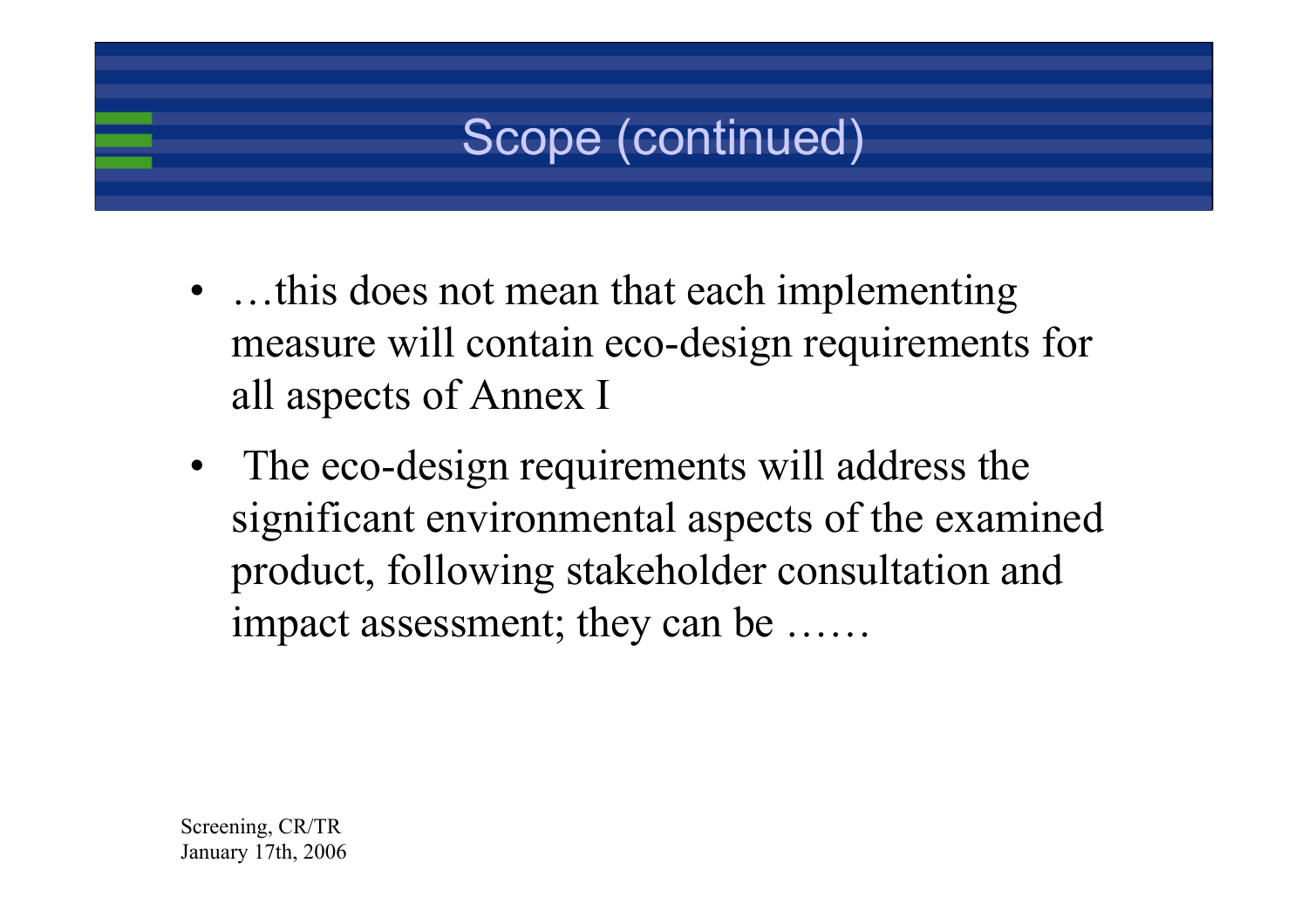## Eco-design requirements

• Generic, aiming at the improvement of the overall environmental performance, focusing on environmental aspects identified in the implementing measure

## *and/or*

• Specific, in the form of limit values or thresholds for selected environmental aspects with a significant adverse impact on the environment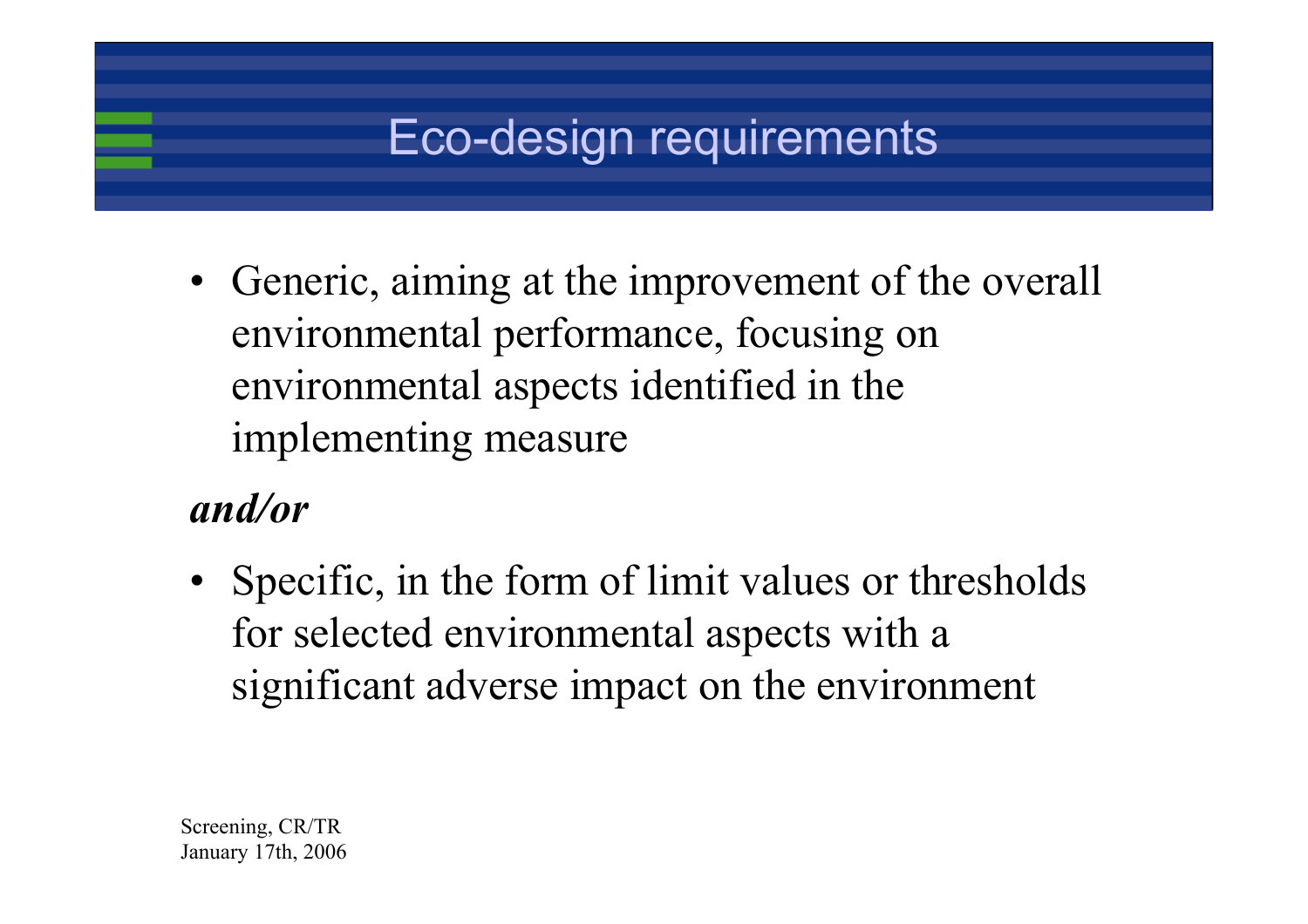## EuP features :Structure

- $\bullet$  EuP framework does not create immediate obligations for manufacturers but allows the Commission to do so through implementing measures
- $\bullet$  Implementing measures are adopted by the Commission assisted by a regulatory Committee
- $\bullet$  They define eco-design requirements, conformity assessment procedures and implementation dates
- • Impact assessment precedes the submission of Commission draft measures)
- $\bullet$  Stakeholders participate throughout the whole process (studies, impact assessments, consultations, preparatory discussions within the Committee)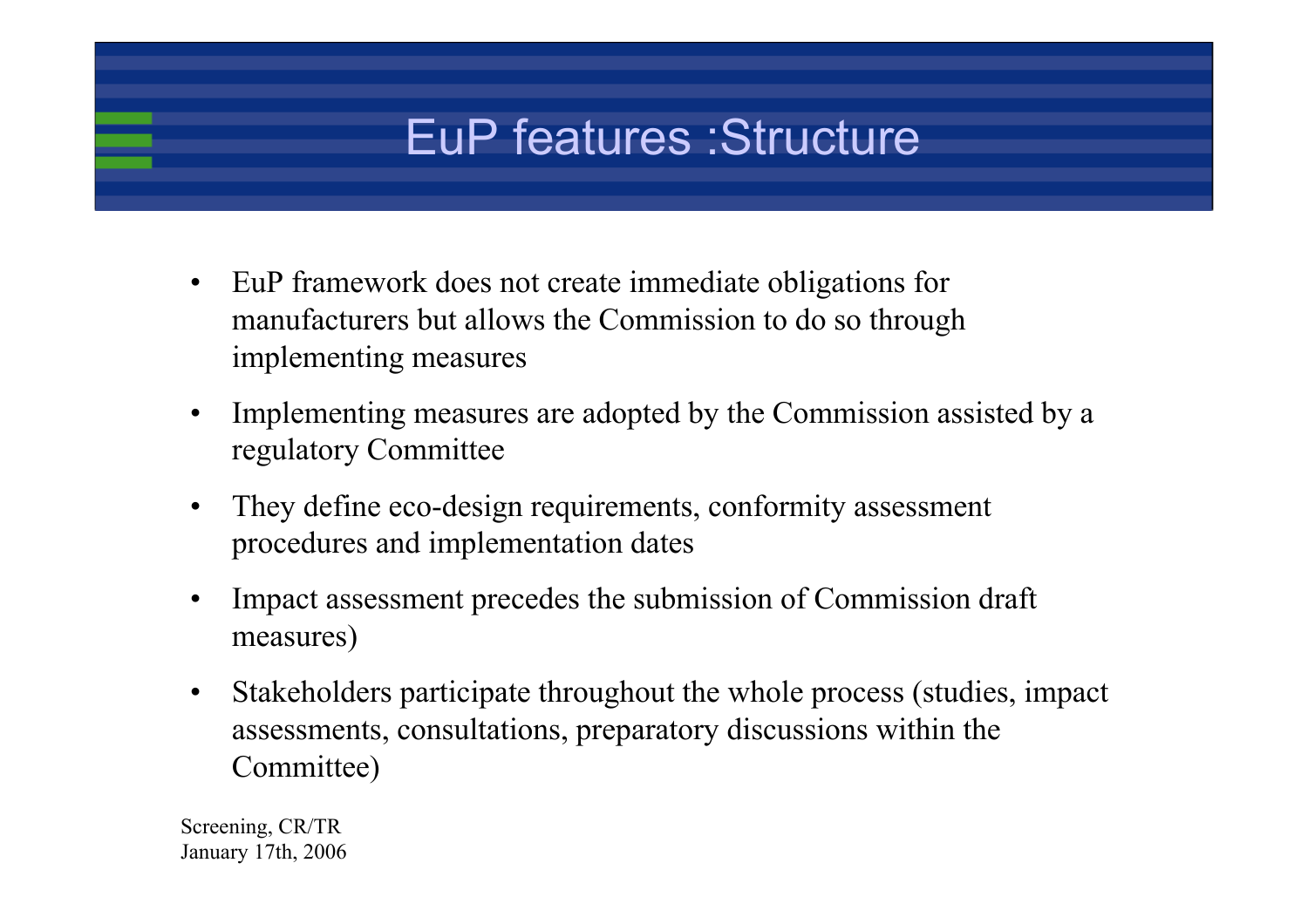## EuP features : Consultation ForumArticle 18

"…The Commission shall ensure that in the conduct of its activities it observes, in respect of each implementing measure, **a balanced participation of Member States' representatives and all interested parties** concerned with the product/product group in question, such as **industry, including SMEs and craft industry, trade unions, traders, retailers, importers, environmental protection groups and consumer organisations**. These parties shall contribute, in particular, to **defining and reviewing implementing measures, to examining the effectiveness of the established market surveillance mechanisms, and to assessing voluntary agreements and other self regulation measures**. These parties shall meet in a *Consultation Forum. …"*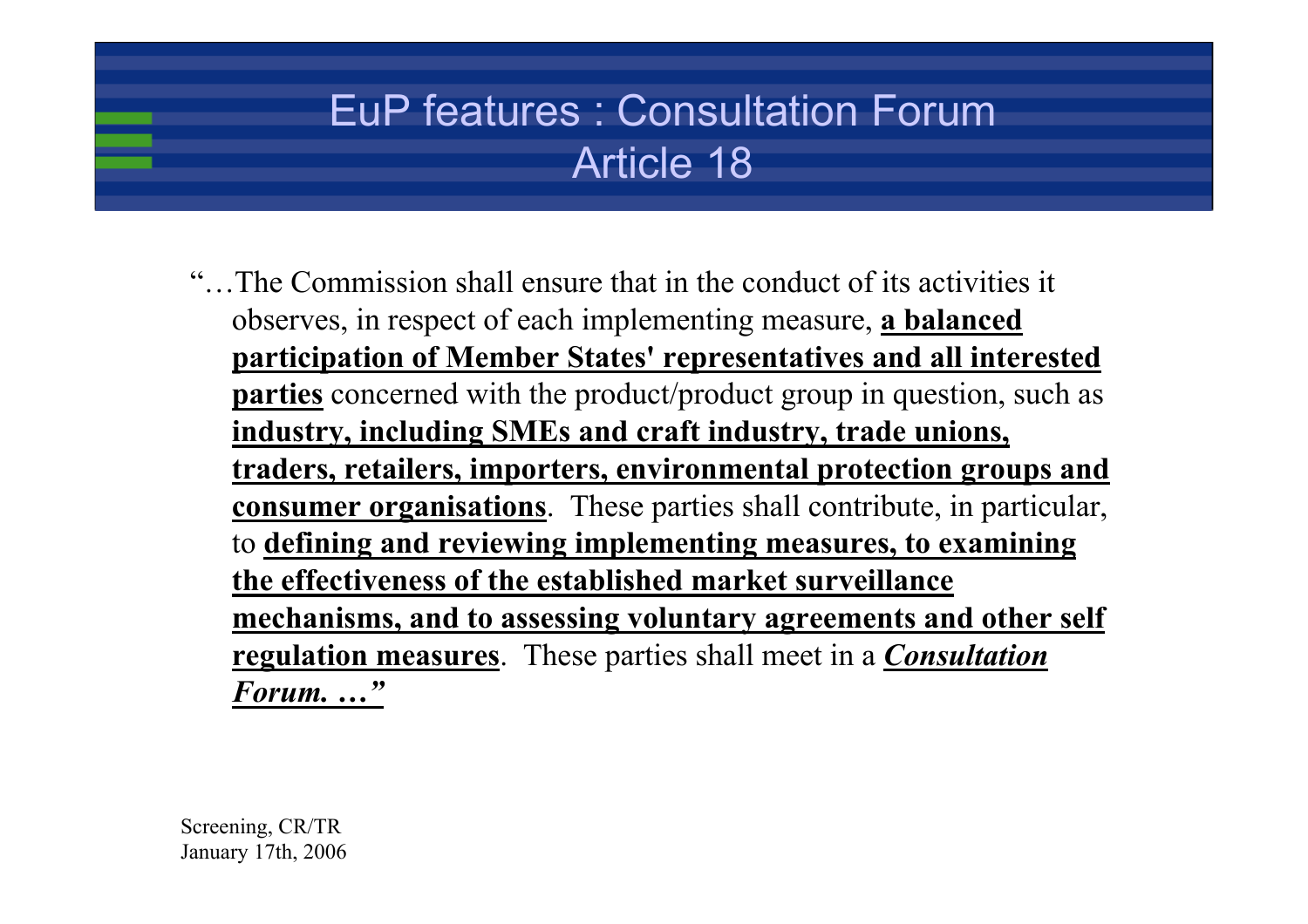## Implementing measures

### **Implementing measures are proposed for products which:**

- • represent a significant volume of sales and trade in the internal market (indicative threshold: 200 000 units/year)
- involve a significant environmental impact and
- • present a significant potential for improvement **The entire life cycle of the product will be considered Other aspects (product performance, health&safety, impact on consumers, manufacturers' competitiveness) are taken into account**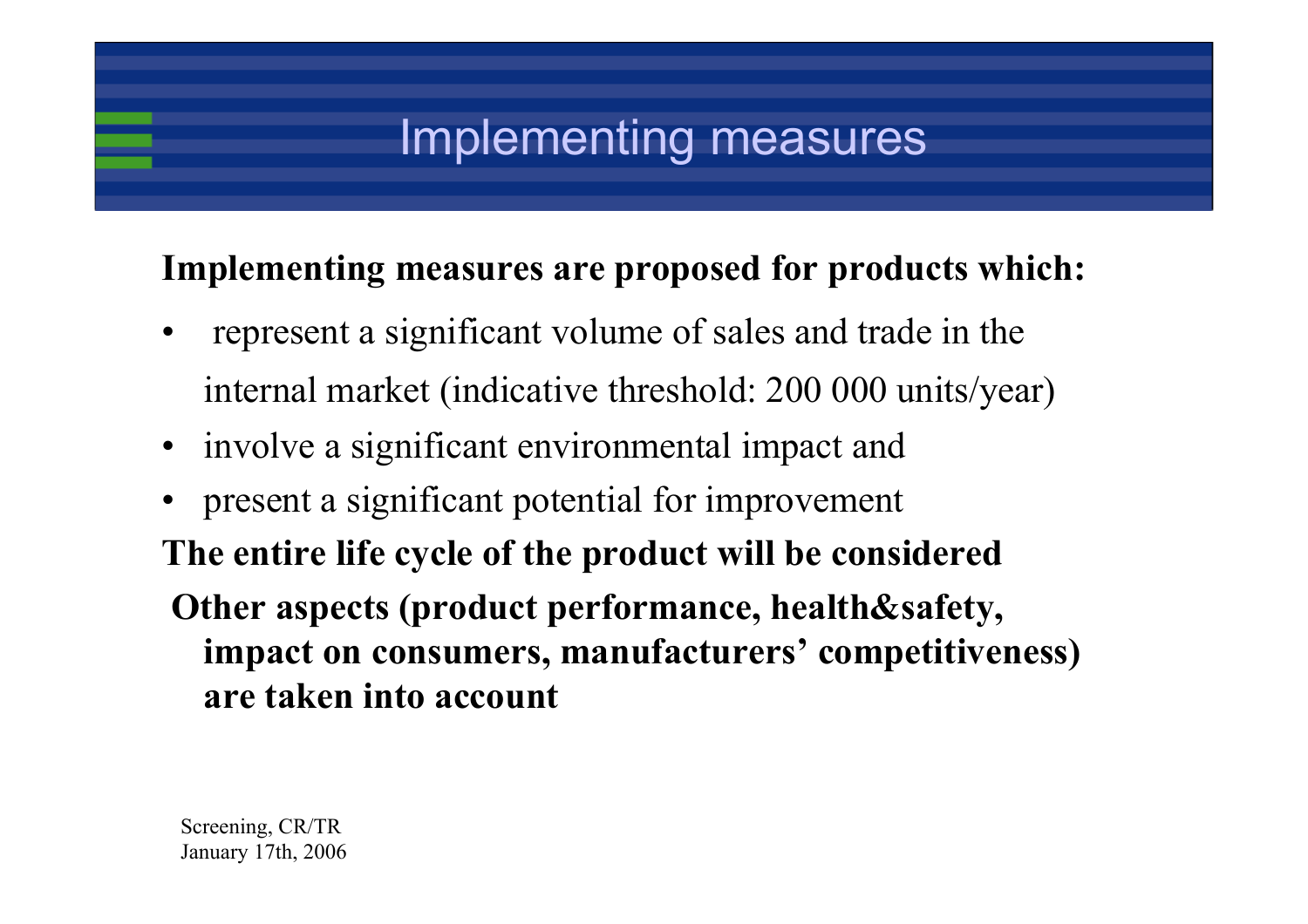## Principles for setting eco-design requirements

- •assure proper and timely consultation of stakeholders
- • look for an adequate balance between the requirements envisaged, its technical/economic feasibility and appropriate adaptation deadlines and time schedules for application
- •give due consideration to self-regulation by industry
- • use mature methods, when available (e.g. least life cycle cost for energy consumption in use)
- •use evidence available through other Community activities
- • Member state legislation is taken into account when preparing implementing measures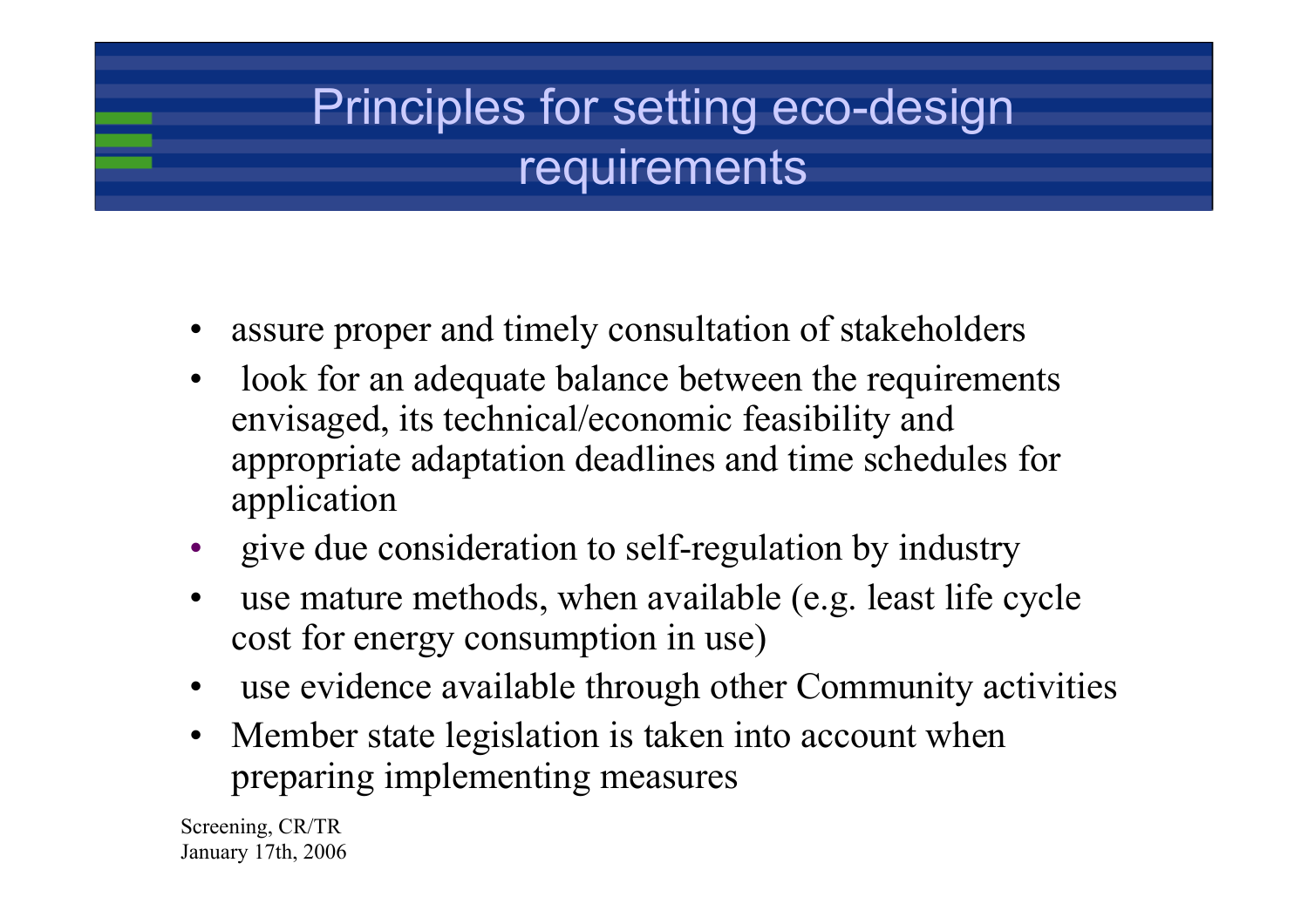## Conformity assessment

- Procedure shall be chosen among those described in Annexes IV (internal design control) and V (management system) or, when duly justified and proportionate to the risk, among modules B,C,D,E as described in Council Decision 93/465/EEC
- EMAS including product design is presumed to conform to the requirements of Annex V
- relevant documents will be made available within 10 days of receipt of a request by the competent authority of a Member State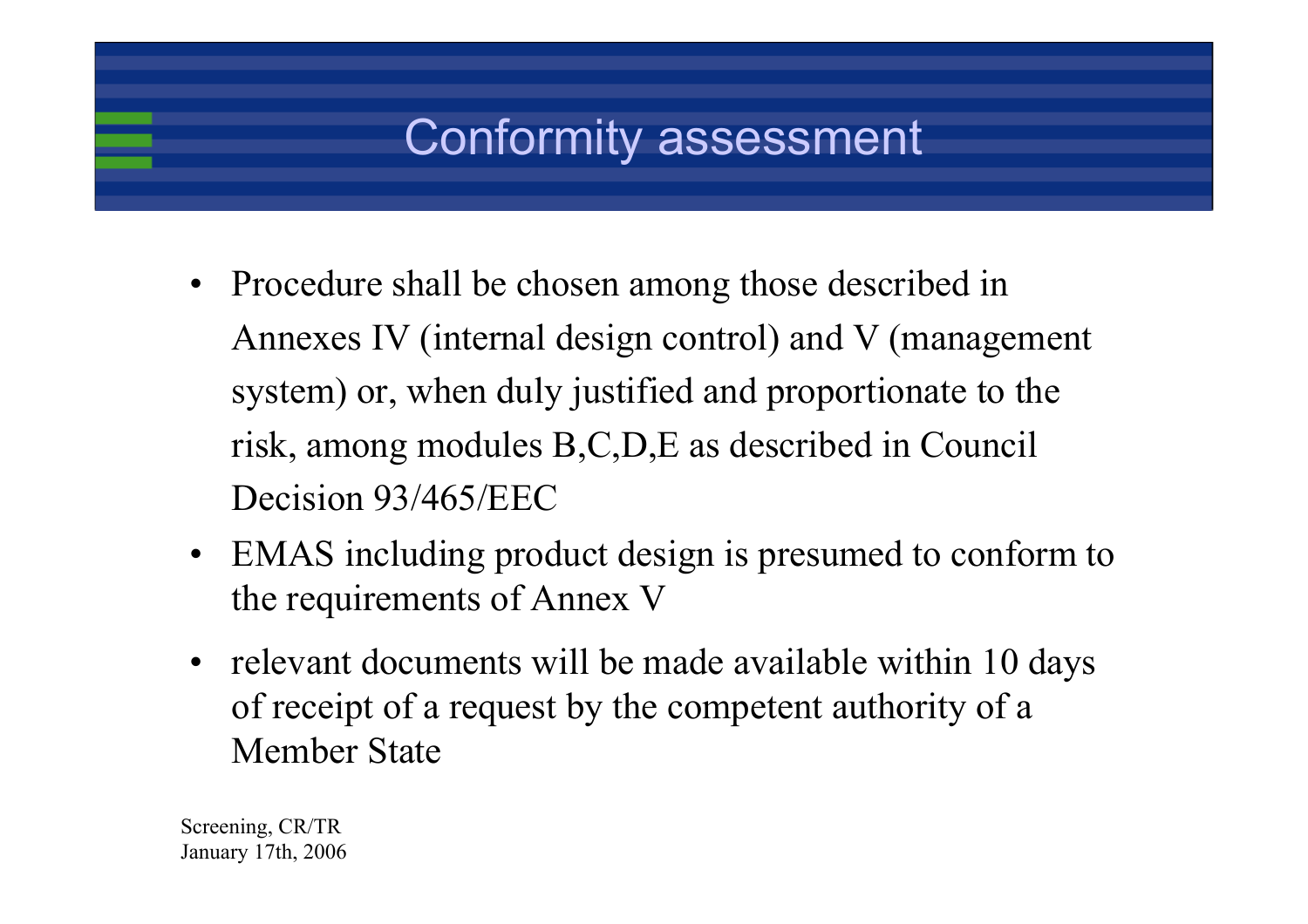## Presumption of conformity

- CE marking
- Application of harmonised standards, the reference numbers of which have been published in the Official Journal for any corresponding requirements referred to in the applicable implementing measure
- EuP which have been awarded the Eco-label, shall be presumed to comply with the corresponding implementing measure (if the Eco-label meets the requirements)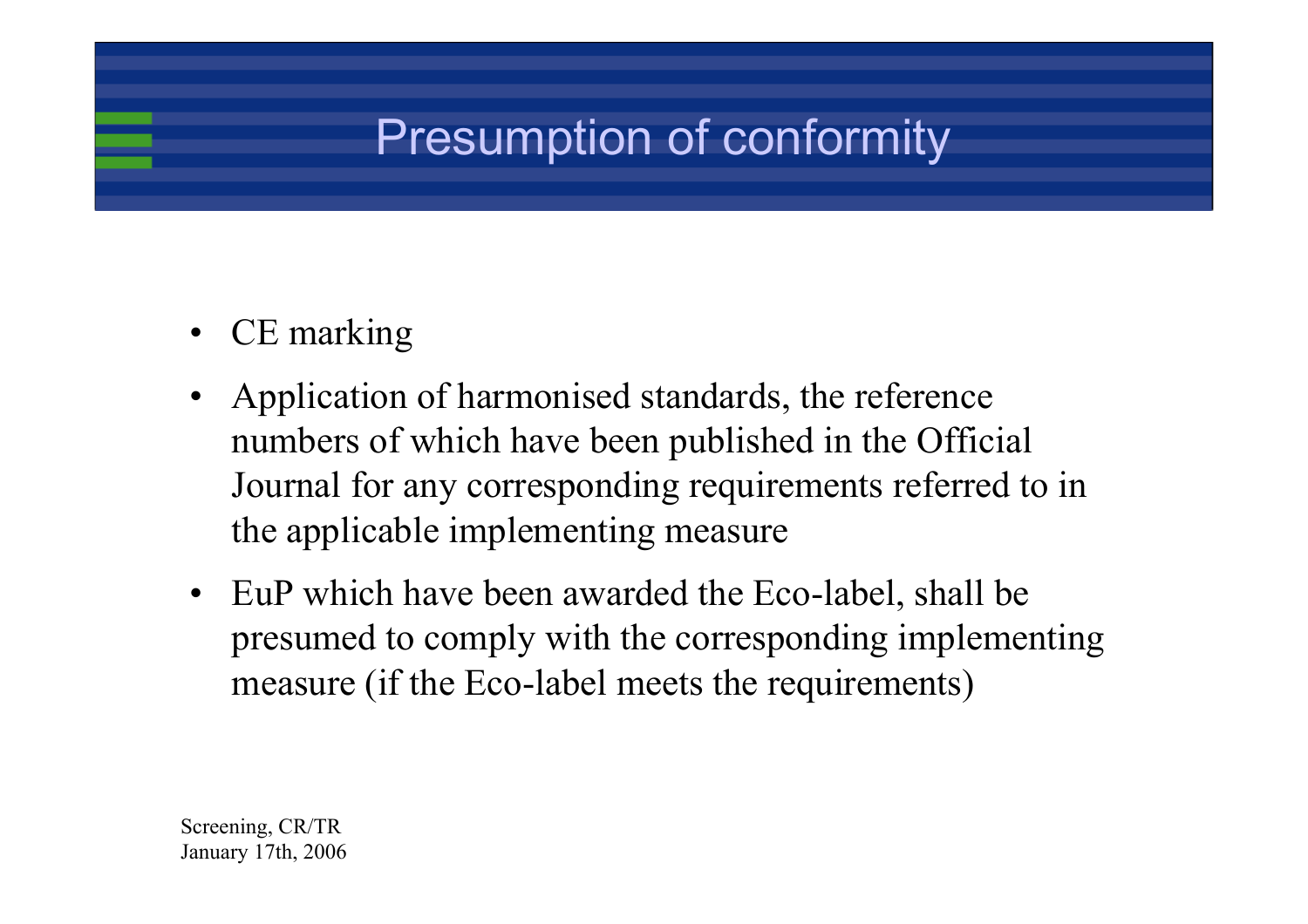## Operational aspects

### **When an implementing measure has to be applied Manufacturers**

- **-consider the environmental aspects and impacts of their product**
- **- implement the design changes in order to comply with the ecodesign requirements**
- **-perform the conformity assessment (self-desclaration is the general rule; choice between internal design control and management system)**
- -**Affix the CE marking**

#### **Possible use of harmonised standards and eco-labels for presumption of conformity**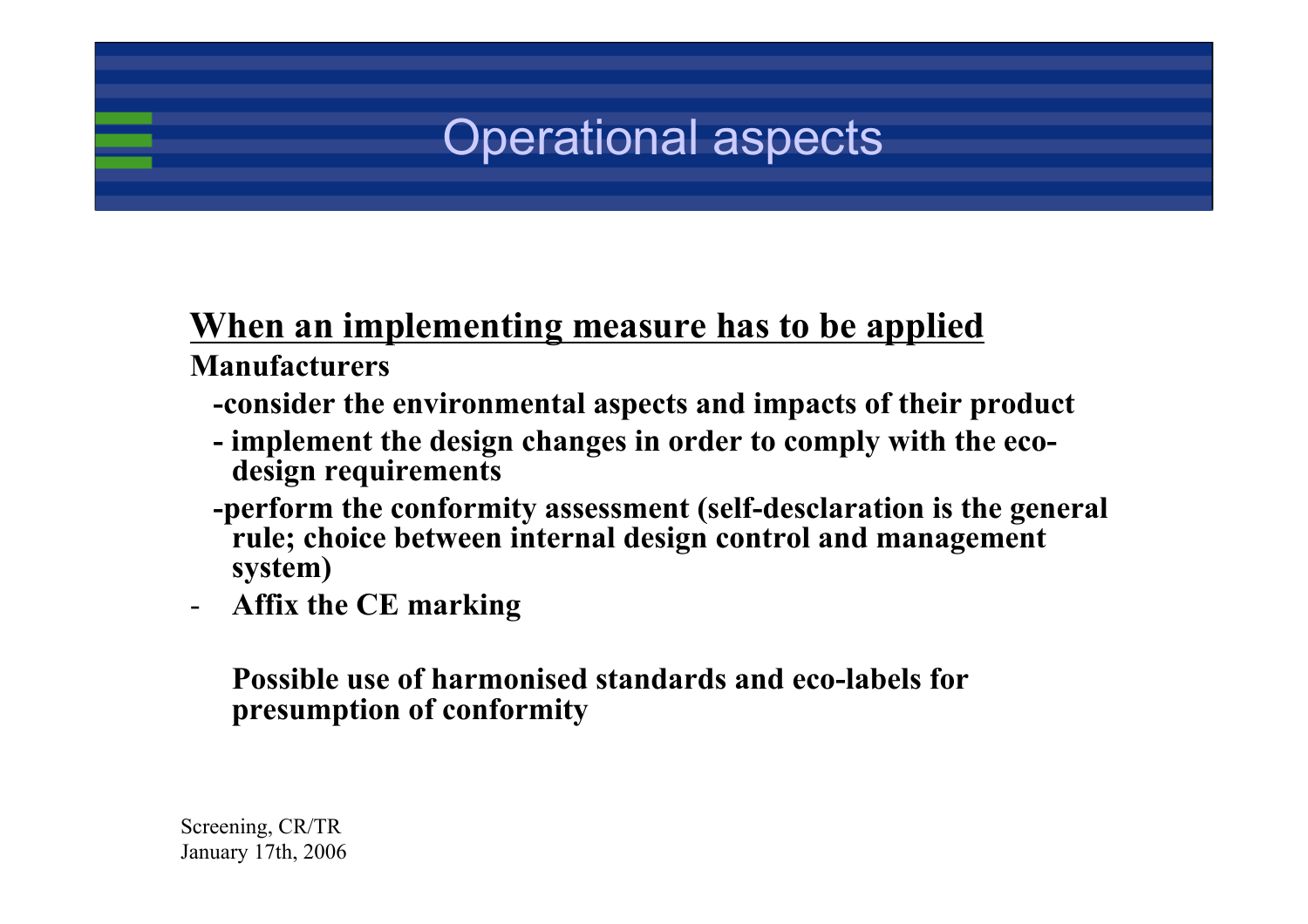## Operational aspects

**For** *conformity assessment and presumption of conformity* **the procedures, tools and documents (conformity assessment modules, harmonised standards, technical documentation file…) are known to industry from other Directives (low voltage, electromagnetic compatibility…)**

### *Market surveillance* **in Member States is carried out:**

- - **On the basis of principles and structures known from New Approach Directives**
- **- Taking into account particularities of environmental issues**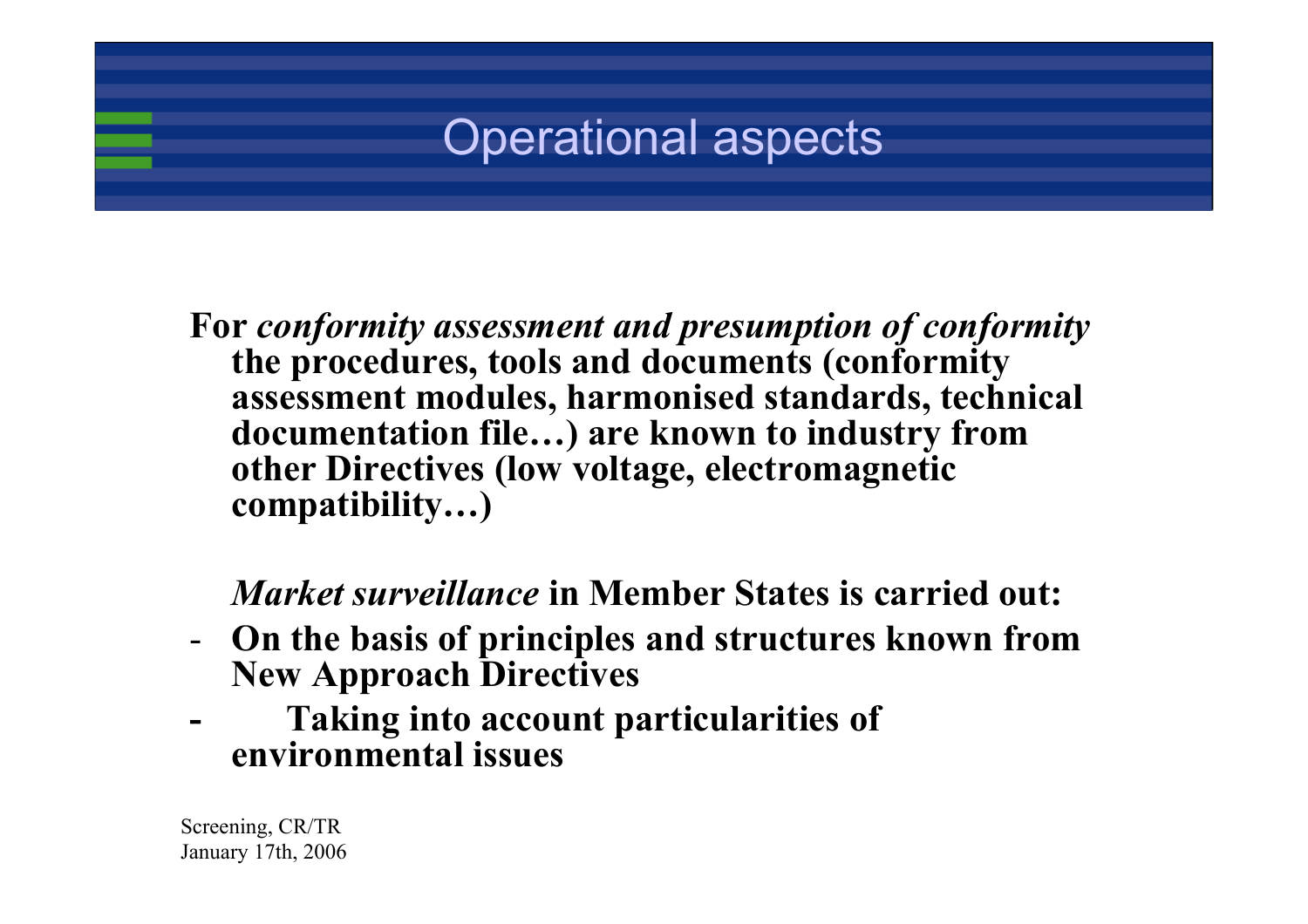## Benefits

- • Reduced risk of fragmentation to the Internal Market and possible barriers to trade
- $\bullet$ Reduced environmental impact from EuPs
- •Increased security of energy supply
- • Integration of environmental aspects into equipment design without compromising competitiveness
- •Development of new standards for the environment
- •First concrete example of IPP
- • Acceleration of ecological solutions, advantaging EU competitiveness in global trade
- $\bullet$  Greater availability/exchange of environmental information in the public domain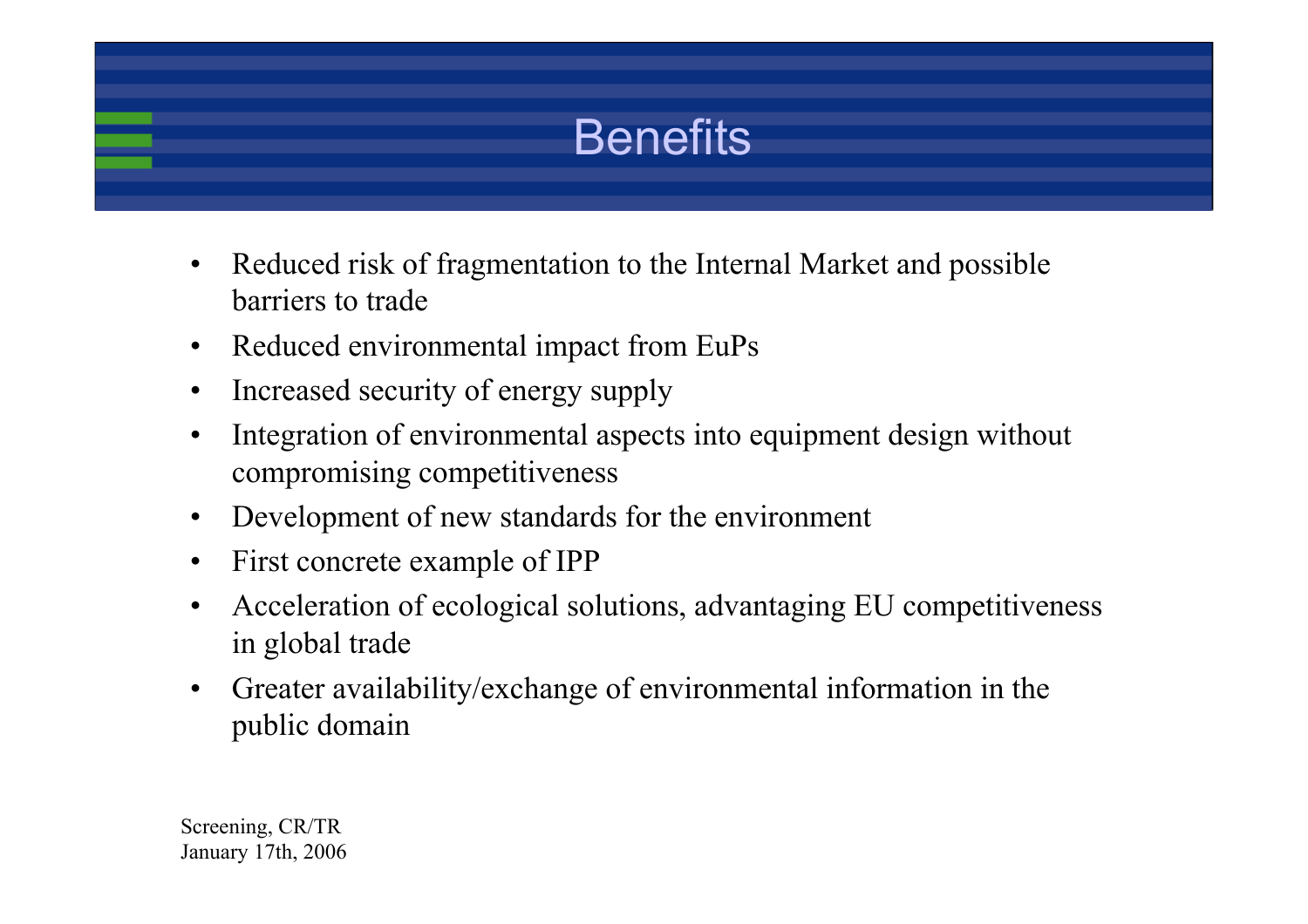## State of play and next steps

- EuP framework Directive (2005/32/EC) published in OJ in July 2005
- Creation of Consultation Forum during 2006
- • Establishment of working plan by the Commission by July 2007
- Transposition of EuP framework Directive by Member States by August 2007
- Adoption of first implementing measures creating ecodesign obligations for some EuPs expected in 2nd half of 2007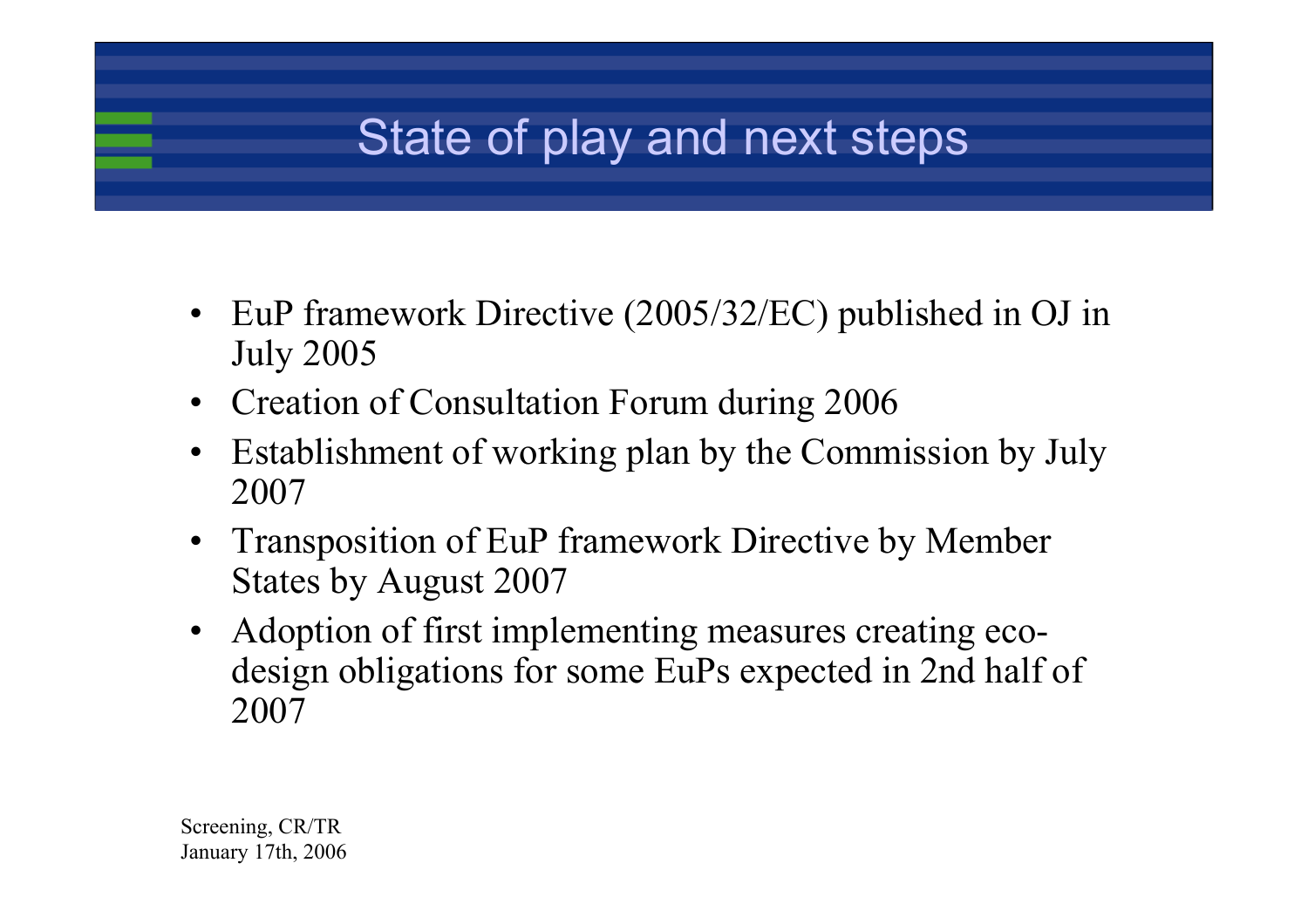

- EuP aims at the sustainable development of energy-using products and deals with product design
- It is a framework Directive; legal obligations for manufacturers will come with the implementing measures
- Those will be adopted by a transparent process (stakeholder consultation) and adequate analysis (impact assessment)
- Priority is given to self-regulatory activities by industry
- Adoption of first implementing measures creating ecodesign obligations for EuPs expected in 2nd half of 2007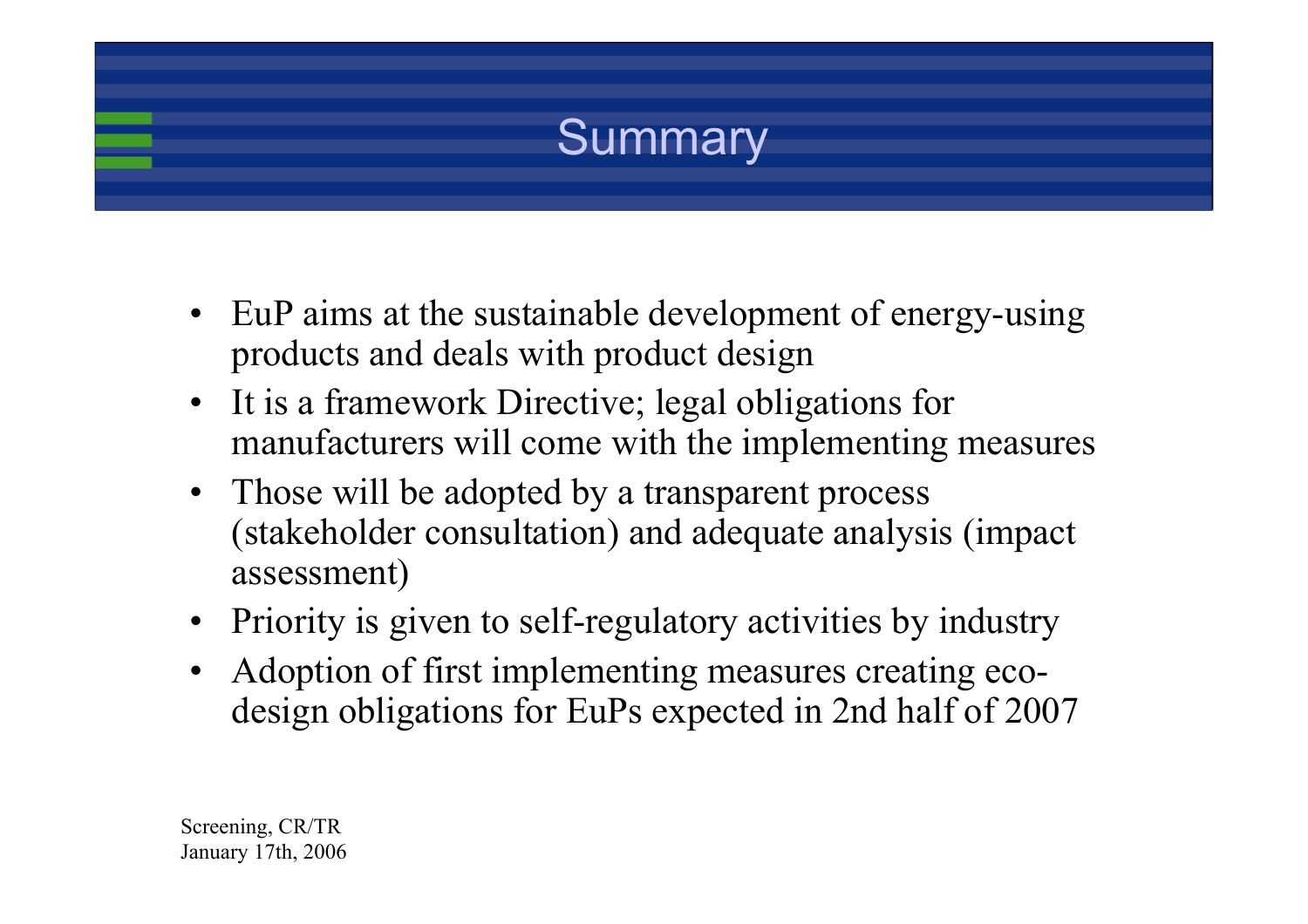## Related activities

- Mandate for programming standardisation activities accepted by CEN/CENELEC/ETSI
- Development of a methodology for assessing whether products fulfil the EuP selection criteria (http://www.eupproject.org/)
- Dissemination of eco-design among SME's
- •Study on TV sets by IPTS/JRC
- Research contract on environmental performance indicators of PC's and other ICT products
- Preparatory studies for the priority products and stand-by will be launched soon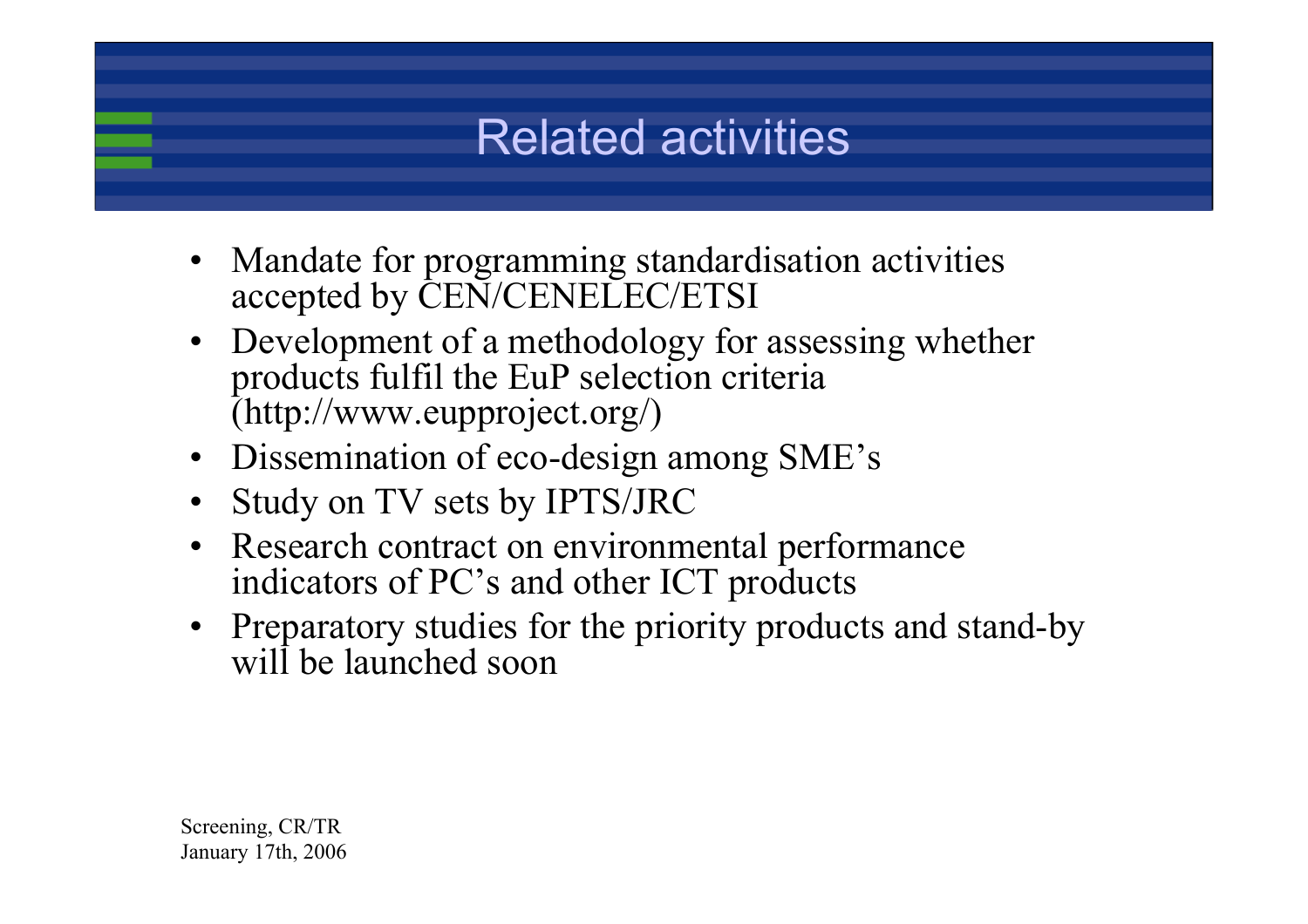## Products/topics in the preparatory studies

- 1. boilers and combi-boilers (gas/oil/electric)
- 2. water heaters (gas/oil/electric)
- 3. Personal Computers (desktops & laptops) and computer monitors
- 4. imaging equipment: copiers, faxes, printers, scanners, multifunctional devices
- 5. consumer electronics: televisions
- 6. standby and off-mode losses of EuPs
- 7. battery chargers and external power supplies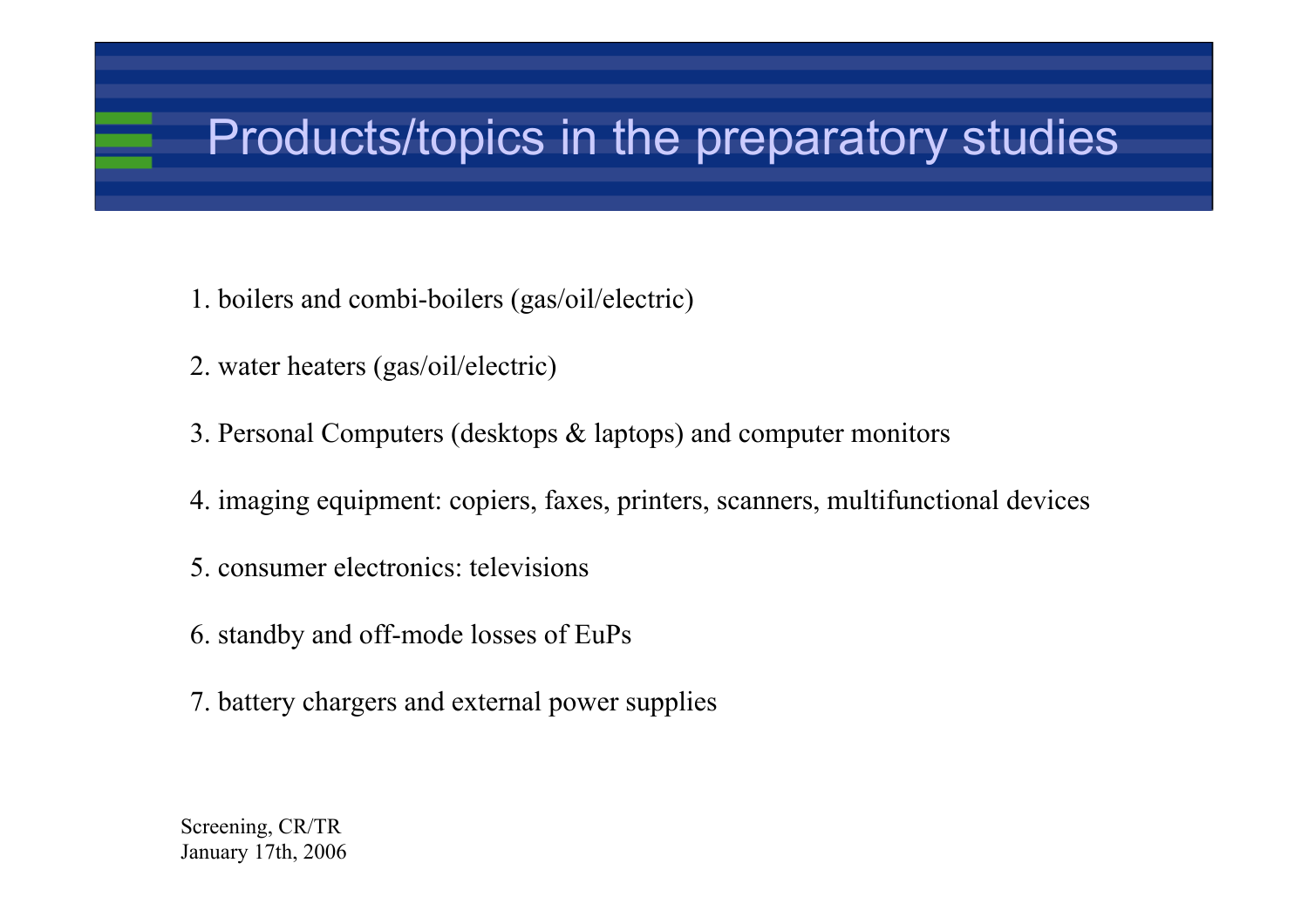## Products/topics in the preparatory studies

- 8. office lighting
- 9. (public) street lighting
- 10. residential room conditioning appliances (airco and ventilation)
- 11. electric motors 1-150 kW, water pumps (commercial buildings, drinking water, food, agriculture), circulators in buildings, ventilation fans (nonresidential)
- 12. commercial refrigerators and freezers, including chillers, display cabinets and vending machines
- 13. domestic refrigerators and freezers
- 14. domestic dishwashers and washing machines.